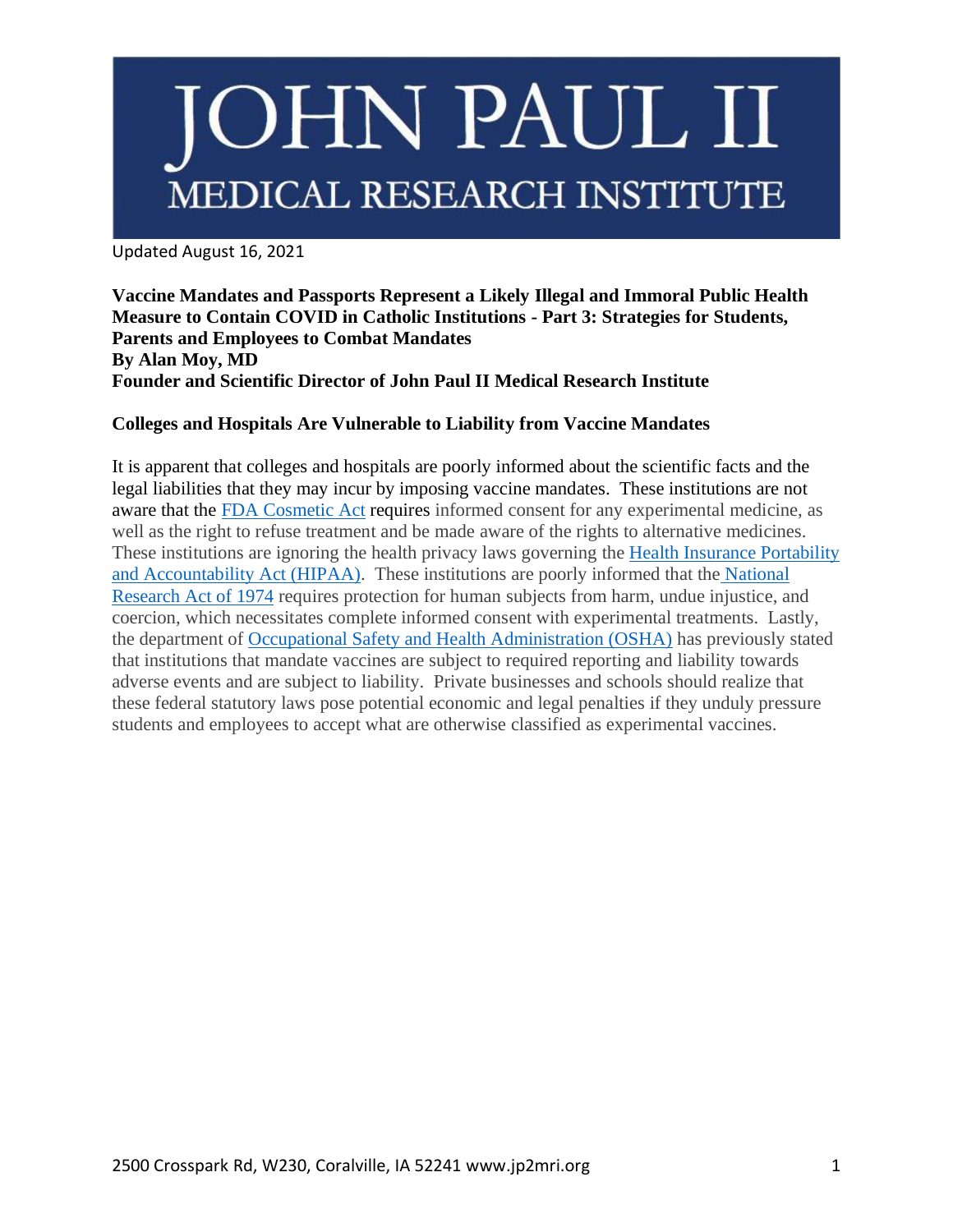#### **Legal Precedence of Jacobson v. Massachusetts Case on Small Pox Vaccine Is Not Applicable to Compulsory COVID Vaccination**

Legal scholars often invoke the 1905 Supreme Court case of Jacobson v. Massachusetts as legal precedence to impose compulsory vaccination for COVID-19. The 1905 case is based on a citizen in Massachusetts named Henning Jacobson who objected to being vaccinated against smallpox because of a prior severe reaction to the vaccine. However, the Court then held that the government had the right to impose compulsory vaccination if vaccination leads to public safety for an infectious disease. The 1905 case was invoked in a recent lower court decision based on a case brought to the court by Indiana college students. The lower court decision was rejected for further review at the Supreme Court by Judge Amy Coney Barrett, who invoked the same 1905 Supreme Court case. However, the 1905 legal decision on smallpox is not applicable to COVID for the following scientific reasons. First, smallpox had a 30 percent mortality rate, which is 200 times greater than COVID. Second, smallpox was a DNA virus, which is much more stable than an RNA virus, which makes it more susceptible to a vaccine. Third, smallpox was treated with a traditional whole virus vaccine which presented multiple viral antigens to elicit redundant immunity. Fourth, smallpox did not have an animal reservoir, which was feasible to achieve herd immunity and eradicate the disease. Respiratory viruses like COVID have multiple animal reservoirs, which makes it impossible to eradicate. Influenza has been around for at least a century and has multiple animal reservoirs which has made it impossible to eradicate despite a half century of vaccination programs. Fifth, smallpox did not have alternative medications other than vaccines to treat it. Lastly, since 1905 there have been several new statutory laws governing experimental treatments. COVID-19 cannot be eradicated by vaccines because herd immunity can never be achieved for these reasons.

### **Hospitals Risk a Reduction in Clinical Services to the Public**

Hospitals naively assume that vaccine mandates will contain the spread of COVID to other healthcare workers and patients. However, as previously mentioned, these vaccines offer no respiratory mucosal immunity, which is essential for reducing transmission. There is nonpublished data from the [National Institutes](https://thehill.com/homenews/sunday-talk-shows/565831-fauci-amount-of-virus-in-breakthrough-delta-cases-almost-identical) of Health that the viral levels isolated from the nasopharynx were as high in fully vaccinated individuals as unvaccinated individuals. In contrast, those that have recovered from COVID-19 have established respiratory mucosal immunity, thereby presenting a much greater likelihood of preventing viral transmission. However, hospitals do not acknowledge this fact. Many reports indicate that approximately [25](https://www.webmd.com/vaccines/covid-19-vaccine/news/20210628/huge-number-of-hospital-workers)  [percent of hospital employees](https://www.webmd.com/vaccines/covid-19-vaccine/news/20210628/huge-number-of-hospital-workers) refuse the vaccination for a variety of reasons. If 10 percent of employees refuse the vaccine and quit or are terminated, hospitals run the risk of failing to deliver critical medical services such as surgeries, ICU care, cardiac procedures and other important ancillary services. This poses a potential medical dilemma for the public in getting access to medical care if a critical fraction of hospital doctors, nurses, pharmacists and other ancillary healthcare providers leave.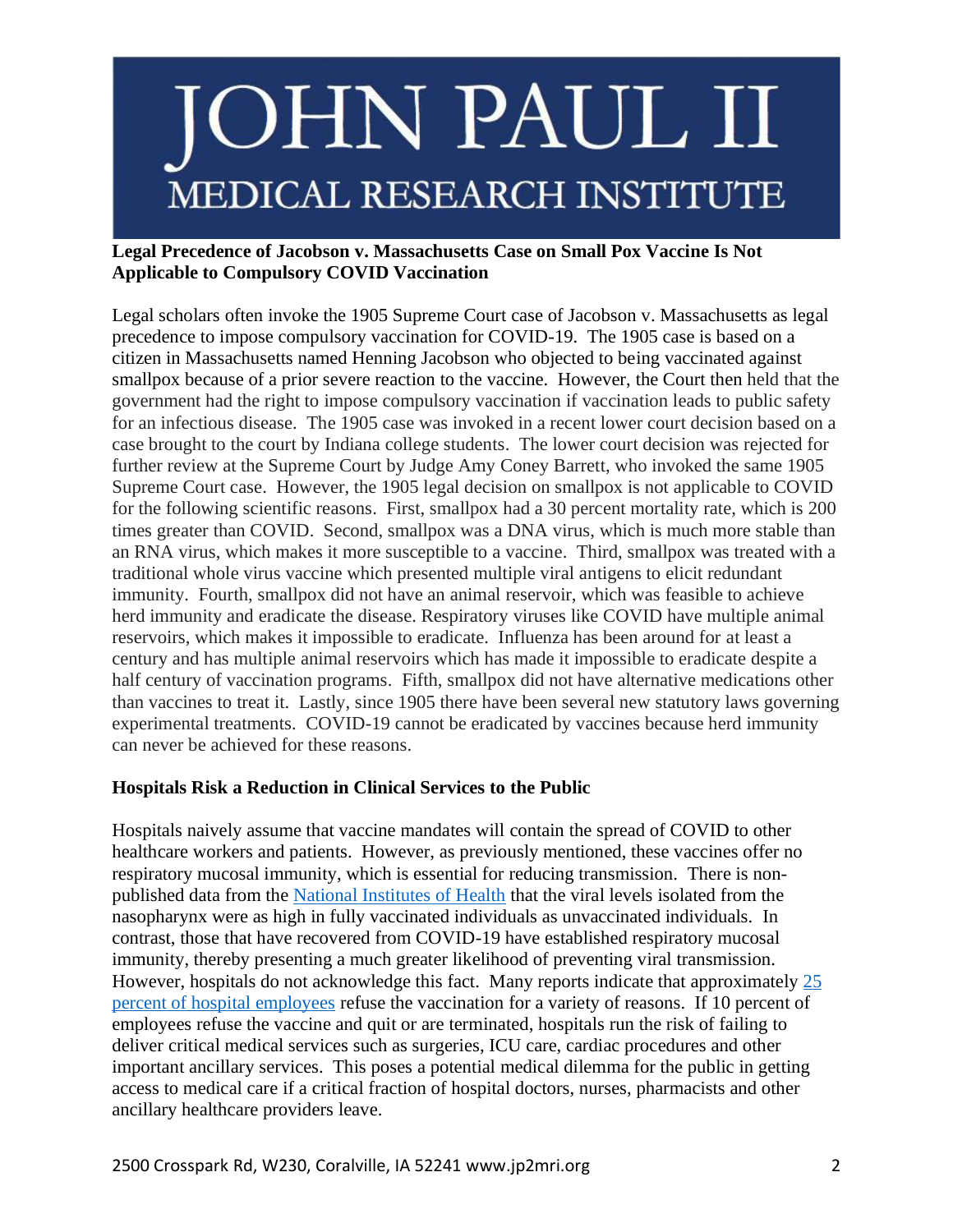#### **The Vatican and USCCB Have Abandoned the Original Catholic Church Position on Vaccines That Use Morally Illicit Cells**

[The 2005 Pontifical Council of Life statement](https://www.immunize.org/talking-about-vaccines/vaticandocument.htm) on vaccines represents the historical Vatican position on vaccines that have been morally tainted with aborted fetal cells. Accordingly, there are four requirements that must be satisfied. First, the condition must be grave. However, COVID-19 is not grave to all individuals, except to those that belong to high risk conditions like the elderly, diabetics, smokers and those who are obese or have chronic diseases. Consequently, this fact is contrary to the [Catholic Church's recent position,](https://www.americamagazine.org/faith/2021/07/02/vatican-vaccine-hesitancy-covid-pope-francis-240971) which is urging every Catholic to be vaccinated out of some guilty sense of moral obligation or common good, despite the fact that even the recent statement from the Congregation For the Doctrine of Faith clearly states vaccine acceptance should be [voluntary.](https://www.vatican.va/roman_curia/congregations/cfaith/documents/rc_con_cfaith_doc_20201221_nota-vaccini-anticovid_en.html) There may be justified reasons to take an experimental vaccine in high risk individuals even if the vaccine is tainted with a product of abortion. However, there is no justification for healthy individuals who are free of these risk factors and have greater than 99 percent survival rate to this infection to wrestle with a medical or a moral issue on whether to accept an experimental vaccine that poses significant risk to their health. Second, there must be an absence of an ethical alternative treatment. It has been documented that early ambulatory administration of a multi-drug regimen of [hydroxychloroquine](https://academic.oup.com/aje/article/189/11/1218/5847586) or [ivermectin,](https://pubmed.ncbi.nlm.nih.gov/33388006/) in combination with zinc and azithromycin or doxycycline, reduces the risk of hospitalization, mortality and viral transmission in high risk patients. However, the Vatican and USCCB have never advocated for hydroxychloroquine and ivermectin use. Additionally, most physicians have not conducted sufficient due diligence of these medications, and only a minority of doctors currently prescribe them. Third, individuals can exercise their moral conscience and refuse vaccination. However, this position is not acknowledged at [Catholic institutions](https://covid.nd.edu/vaccination/student-vaccination-requirement/) that otherwise espouse their Catholic identity. Sadly, there are [stories](https://www.bostonherald.com/2021/07/12/boston-college-faces-fury-over-coronavirus-vaccine-link-to-abortions/) where these Catholic Institutions will not support Catholics who seek a religious exemption from taking these morally tainted vaccines. Fourth, Catholics are required to promote ethical alternative vaccines and urge the pharmaceutical industry to develop ethical vaccines. There is no evidence that the Catholic Church has shown the [same zeal](https://www.lifesitenews.com/blogs/researcher-vatican-us-bishops-uninterested-in-my-moral-alternative-to-covid-jab) to promote alternative ethical medications and vaccines and ethical human cell lines in their effort to reduce vaccine hesitancy among Catholics.

#### **Strategies for College Students, Parents and Employees Subjected to Vaccine Mandates**

There is an unprecedented lack of public confidence in our public health institutions, even toward physicians, and which will be difficult to reclaim. Students attending Catholic schools, along with their parents; as well as employees of Catholic hospitals are subjected to unprecedented threats to their constitutional civil and religious rights, as well as to their health. Many Catholic colleges are mandating students to accept these gene therapies before the Fall semester begins. Catholic hospitals are requiring their employees to accept an unprecedented gene therapy or risk employment. These institutions have adopted these draconian measures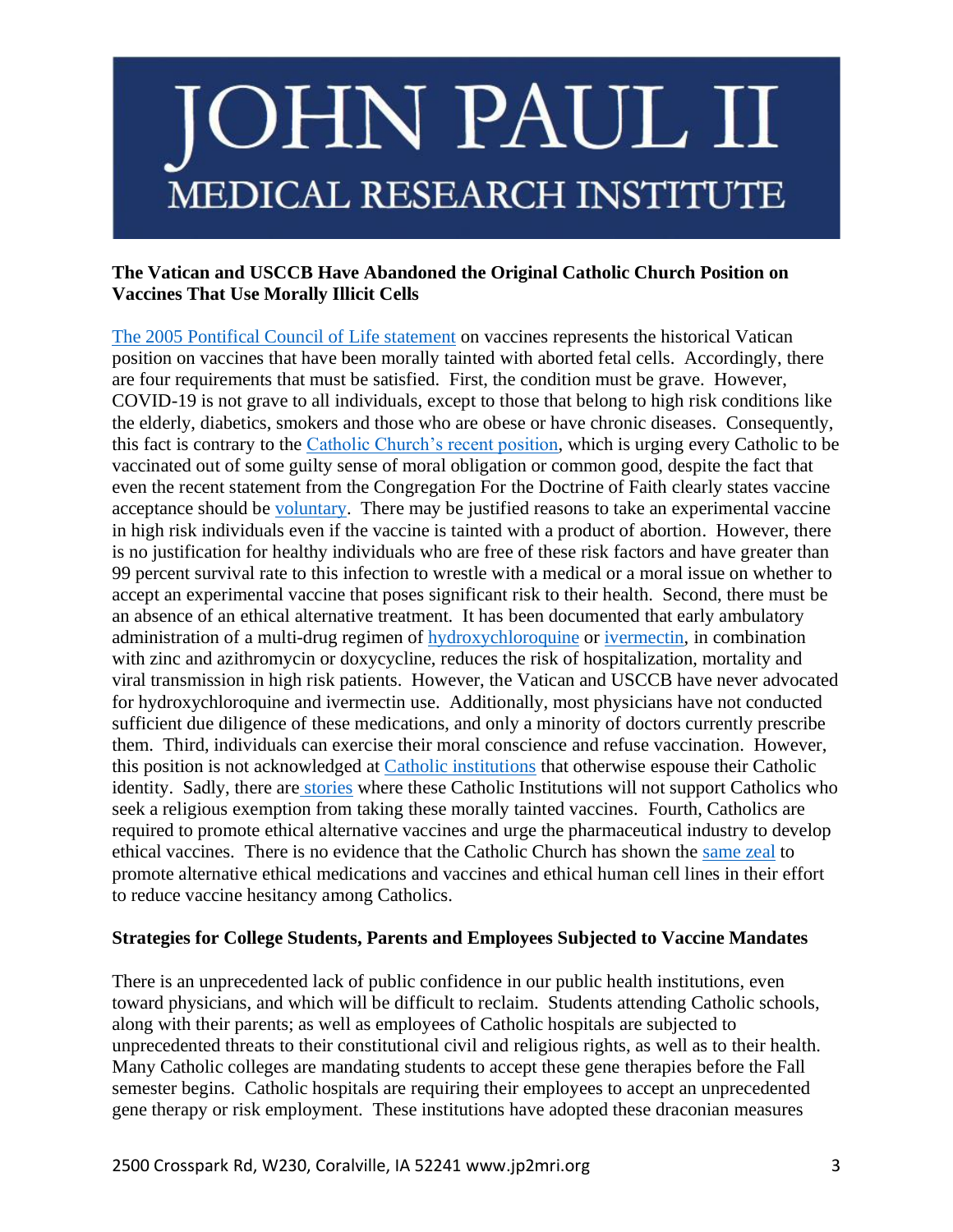without thoughtful analysis of the science, and they are placing their students at great harm from an experimental gene therapy that is medically futile in controlling this infection. Even more disgraceful is that these Catholic institutions that espouse their Catholic identity will not recognize religious exemption for an experimental vaccine that is morally tainted. Moreover, the Catholic institutions will not provide students or employees access to hydroxychloroquine or ivermectin if they become seriously ill from COVID. It is regrettable that Catholics cannot expect leaders at the Vatican and the USCCB to support the rights of Catholics to exercise their moral conscience to reject morally tainted vaccines. Catholics around the world reach out to the John Paul II Medical Research Institute to not only develop a [morally acceptable vaccine,](https://rumble.com/vclsch-jp2mri-ethical-and-cutting-edge-covid-19-vaccine-research.html) but to frequently ask what strategies they should pursue to address vaccine mandates at colleges and hospitals. This is a problem that [I predicted and wrote](https://www.chausa.org/publications/health-care-ethics-usa/article/spring-2018/a-status-report-on-stem-cell-research-and-its-implications-for-catholic-health-care) about several years ago when highlighting how morally tainted cells would alter the viability of the Catholic healthcare system. Unfortunately, this pandemic has shown that the problem is even worse than I had predicted. I never imagined that Catholic hospitals would coerce Catholics to take a morally tainted medicine. The following recommendations will regrettably require individuals to take confrontational positions because the situation has escalated to crisis levels that threaten religious and civil liberties at the expense of their health. I recommend the following strategies for college students and their parents and employees working at Catholic hospitals who refuse these experimental vaccines:

1. Contact your governor and ask them to sign an executive order to forbid vaccine mandates in their state.

2. Contact your state attorney general to investigate whether there are statutory laws that outlaw vaccine mandates.

3. Contact your local representative to pass laws against vaccine mandates in their state.

4. Parents and students should write a letter to the school president and board of trustees to rescind vaccine mandates.

5. Alumni should write to the school president and threaten to withhold future philanthropic financial support if the school requires vaccine mandates.

6. Catholics should write to their local bishop and insist that they adopt the 2005 Pontifical Council of Life position on morally tainted vaccines. The letter should insist that the bishop write a letter to the leadership of a Catholic school or hospital in their diocese urging them to rescind vaccine mandates.

7. Catholics should remind their bishop that they may be placing their diocese at legal and financial risk for Catholic elementary and high schools which are under their jurisdiction if vaccine mandates lead to death or disabilities in children.

8. Students should have their school sign a document that holds the school liable if a student develops serious harm from the vaccine. [A template copy](https://pandemic.solari.com/form-for-students-attending-colleges-or-universities-requiring-covid-19-injections/) of this document is available online from a Solari Report.